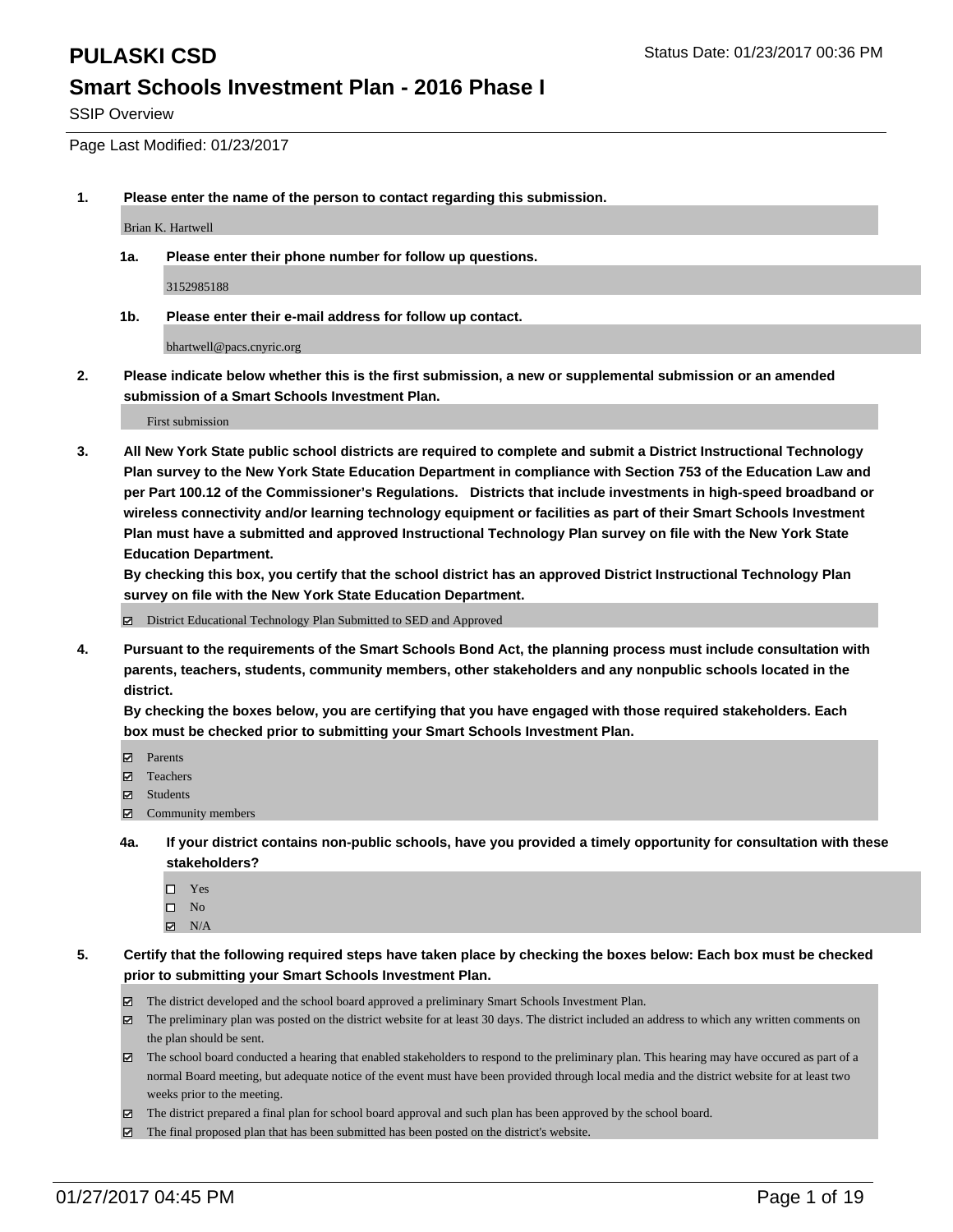SSIP Overview

Page Last Modified: 01/23/2017

**5a. Please upload the proposed Smart Schools Investment Plan (SSIP) that was posted on the district's website, along with any supporting materials. Note that this should be different than your recently submitted Educational Technology Survey. The Final SSIP, as approved by the School Board, should also be posted on the website and remain there during the course of the projects contained therein.**

PACS Smart Schools Investment Plan Phase I FINAL.pdf

**5b. Enter the webpage address where the final Smart Schools Investment Plan is posted. The Plan should remain posted for the life of the included projects.**

www.pulaskicsd.org

**6. Please enter an estimate of the total number of students and staff that will benefit from this Smart Schools Investment Plan based on the cumulative projects submitted to date.**

1,060

- **7. An LEA/School District may partner with one or more other LEA/School Districts to form a consortium to pool Smart Schools Bond Act funds for a project that meets all other Smart School Bond Act requirements. Each school district participating in the consortium will need to file an approved Smart Schools Investment Plan for the project and submit a signed Memorandum of Understanding that sets forth the details of the consortium including the roles of each respective district.**
	- $\Box$  The district plans to participate in a consortium to partner with other school district(s) to implement a Smart Schools project.
- **8. Please enter the name and 6-digit SED Code for each LEA/School District participating in the Consortium.**

| <b>Partner LEA/District</b> | <b>ISED BEDS Code</b> |
|-----------------------------|-----------------------|
| (No Response)               | (No Response)         |

**9. Please upload a signed Memorandum of Understanding with all of the participating Consortium partners.**

(No Response)

**10. Your district's Smart Schools Bond Act Allocation is:**

\$1,209,470

**11. Enter the budget sub-allocations by category that you are submitting for approval at this time. If you are not budgeting SSBA funds for a category, please enter 0 (zero.) If the value entered is \$0, you will not be required to complete that survey question.**

|                                       | Sub-        |
|---------------------------------------|-------------|
|                                       | Allocations |
| <b>School Connectivity</b>            | 79,999      |
| Connectivity Projects for Communities | 0           |
| <b>Classroom Technology</b>           | 400,000     |
| Pre-Kindergarten Classrooms           | 0           |
| Replace Transportable Classrooms      |             |
| High-Tech Security Features           |             |
| Totals:                               | 479,999     |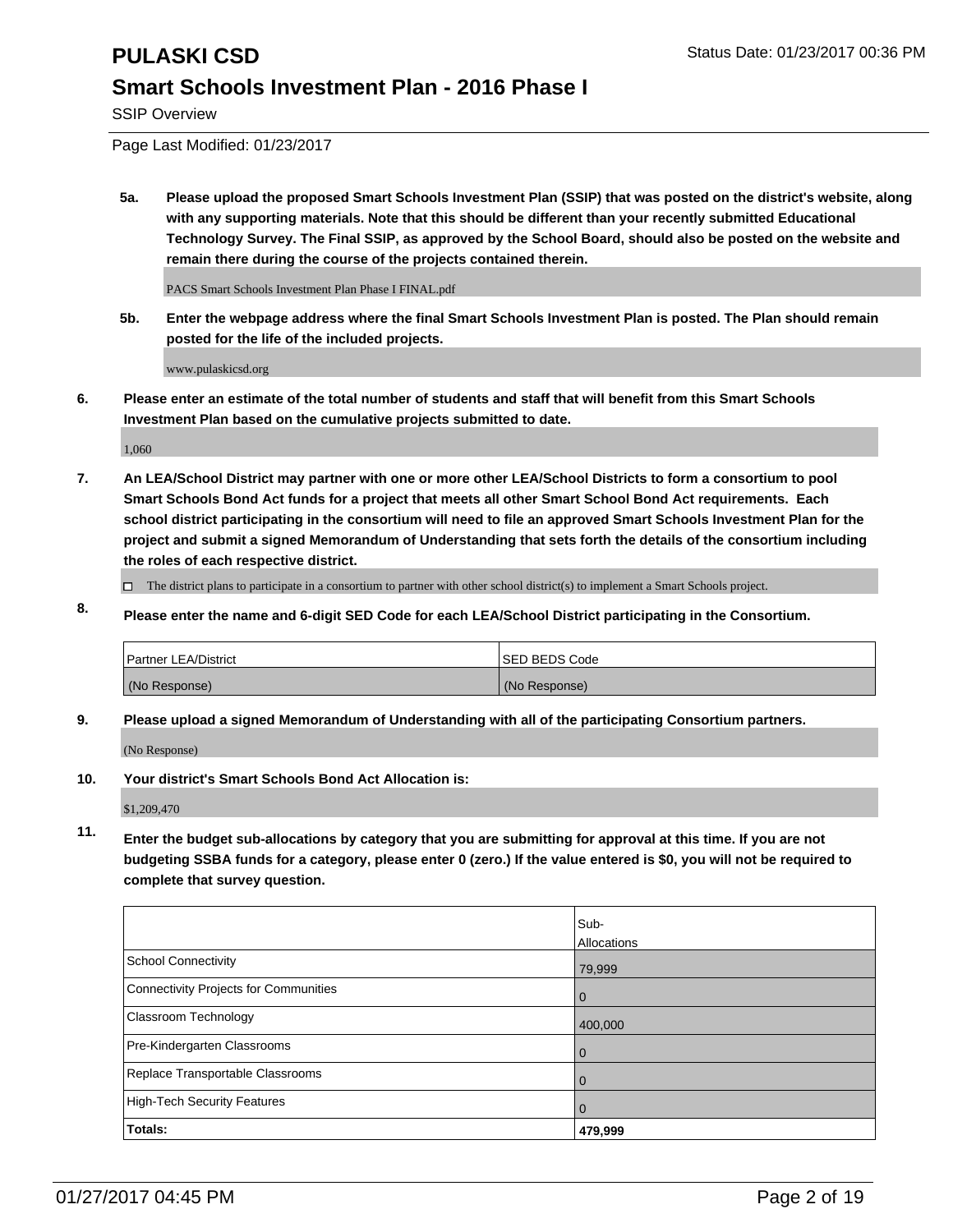School Connectivity

Page Last Modified: 01/23/2017

- **1. In order for students and faculty to receive the maximum benefit from the technology made available under the Smart Schools Bond Act, their school buildings must possess sufficient connectivity infrastructure to ensure that devices can be used during the school day. Smart Schools Investment Plans must demonstrate that:**
	- **sufficient infrastructure that meets the Federal Communications Commission's 100 Mbps per 1,000 students standard currently exists in the buildings where new devices will be deployed, or**
	- **is a planned use of a portion of Smart Schools Bond Act funds, or**
	- **is under development through another funding source.**

**Smart Schools Bond Act funds used for technology infrastructure or classroom technology investments must increase the number of school buildings that meet or exceed the minimum speed standard of 100 Mbps per 1,000 students and staff within 12 months. This standard may be met on either a contracted 24/7 firm service or a "burstable" capability. If the standard is met under the burstable criteria, it must be:**

**1. Specifically codified in a service contract with a provider, and**

**2. Guaranteed to be available to all students and devices as needed, particularly during periods of high demand, such as computer-based testing (CBT) periods.**

#### **Please describe how your district already meets or is planning to meet this standard within 12 months of plan submission.**

This upgrade to our wireless infrastructure will replace outdated access points currently running 802.11n with access points capable of 802.11ac Wave 2 allowing for more connections at a higher speed. The devices will be able to connect to our fiber backbone with increased reliability. Our total student enrollment is 1,060. The district currently has a connection to the internet through CNYRIC that is open to 1gb of bandwidth, with a 10Gb backbone, and 1Gb connections to the desktop and access points. New switches are being purchased through e-rate funding with will further increase the capabilities and reliability of our network.

- **1a. If a district believes that it will be impossible to meet this standard within 12 months, it may apply for a waiver of this requirement, as described on the Smart Schools website. The waiver must be filed and approved by SED prior to submitting this survey.**
	- By checking this box, you are certifying that the school district has an approved waiver of this requirement on file with the New York State Education Department.

### **2. Connectivity Speed Calculator (Required)**

|                         | Number of<br>Students | Multiply by<br>100 Kbps | Divide by 1000 Current Speed<br>to Convert to<br>Required<br>Speed in Mb | lin Mb | Expected<br>Speed to be<br>Attained Within   Required<br>12 Months | Expected Date<br>When<br>Speed Will be<br>l Met |
|-------------------------|-----------------------|-------------------------|--------------------------------------------------------------------------|--------|--------------------------------------------------------------------|-------------------------------------------------|
| <b>Calculated Speed</b> | 1.060                 | 106.000                 | 106                                                                      | 110    | (No<br>Response)                                                   | (No<br>Response)                                |

#### **3. Describe how you intend to use Smart Schools Bond Act funds for high-speed broadband and/or wireless connectivity projects in school buildings.**

This SSIP is designed to purchase the necessary access points and web based controller licensing for a robust wireless infrastructure. These new devices and licensing will be replacing older model access points enabling more reliable connections at higher speeds. Installation will be handled by district staff. This will ensure that the classroom activities with wireless devices will be reliable and robust. Moving forward, we are working towards the adoption of Bring Your Own Device (BYOD), for those students and teachers more comfortable with utilizing their own hardware which will in turn increase student digital participation and engagement.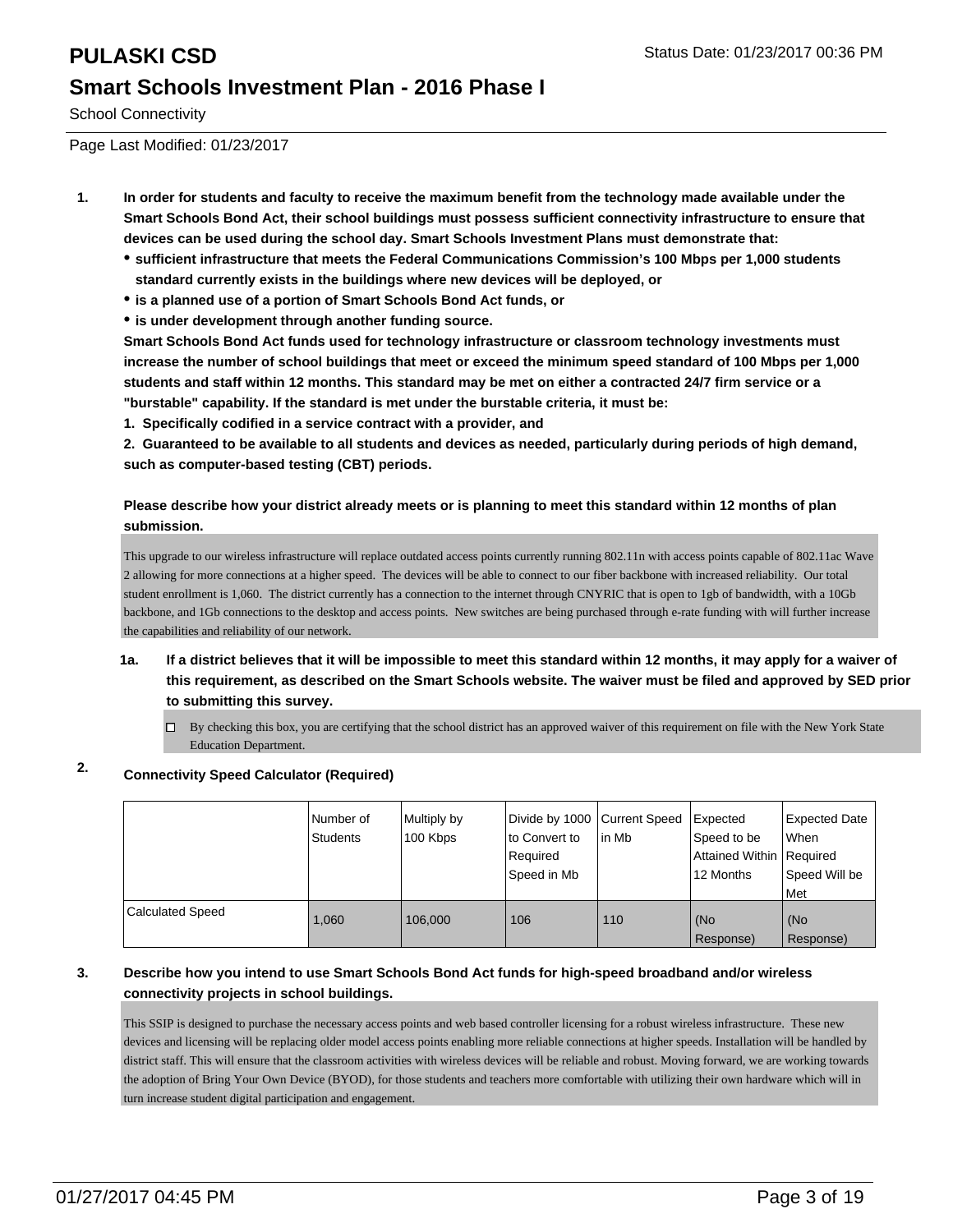## **PULASKI CSD PULASKI CSD Status Date: 01/23/2017 00:36 PM Smart Schools Investment Plan - 2016 Phase I**

School Connectivity

Page Last Modified: 01/23/2017

**4. Describe the linkage between the district's District Instructional Technology Plan and the proposed projects. (There should be a link between your response to this question and your response to Question 1 in Part E. Curriculum and Instruction "What are the district's plans to use digital connectivity and technology to improve teaching and learning?)**

**One of our Technology Plan goals is to increase student access to technology by encouraging "BYOD", along with increasing professional development opportunities for all staff in order to improve the teaching and learning through technology in our classrooms. With our current wireless infrastructure, we are unable to provide access to any personally owned devices due to the limitations of throughput and connectivity speed. By upgrading our wireless infrastructure, that limitation will be removed, thus creating more opportunity for student access to technology for learning.**

**5. If the district wishes to have students and staff access the Internet from wireless devices within the school building, or in close proximity to it, it must first ensure that it has a robust Wi-Fi network in place that has sufficient bandwidth to meet user demand.**

**Please describe how you have quantified this demand and how you plan to meet this demand.**

This SSIP will purchase 96 - 802.11ac wave 2 internal access points which will put one access point in almost every instructional space. This increased Wi-Fi will connect to the district backbone at 1Gb, thereby providing thorough, robust coverage for the entire district.

**6. As indicated on Page 5 of the guidance, the Office of Facilities Planning will have to conduct a preliminary review of all capital projects, including connectivity projects. Please indicate on a separate row each project number given to you by the Office of Facilities Planning.**

| <b>Project Number</b> |  |
|-----------------------|--|
| 46-18-01-04-7-999-BA1 |  |

**7. Certain high-tech security and connectivity infrastructure projects may be eligible for an expedited review process as determined by the Office of Facilities Planning.**

**Was your project deemed eligible for streamlined review?**

Yes

**7a. Districts that choose the Streamlined Review Process will be required to certify that they have reviewed all installations with their licensed architect or engineer of record and provide that person's name and license number. The licensed professional must review the products and proposed method of installation prior to implementation and review the work during and after completion in order to affirm that the work was codecompliant, if requested.**

I certify that I have reviewed all installations with a licensed architect or engineer of record.

**8. Include the name and license number of the architect or engineer of record.**

| 'Name                 | License Number |
|-----------------------|----------------|
| <b>Robert Seigart</b> | 17743          |

**9. If you are submitting an allocation for School Connectivity complete this table. Note that the calculated Total at the bottom of the table must equal the Total allocation for this category that you entered in the SSIP Overview overall budget.**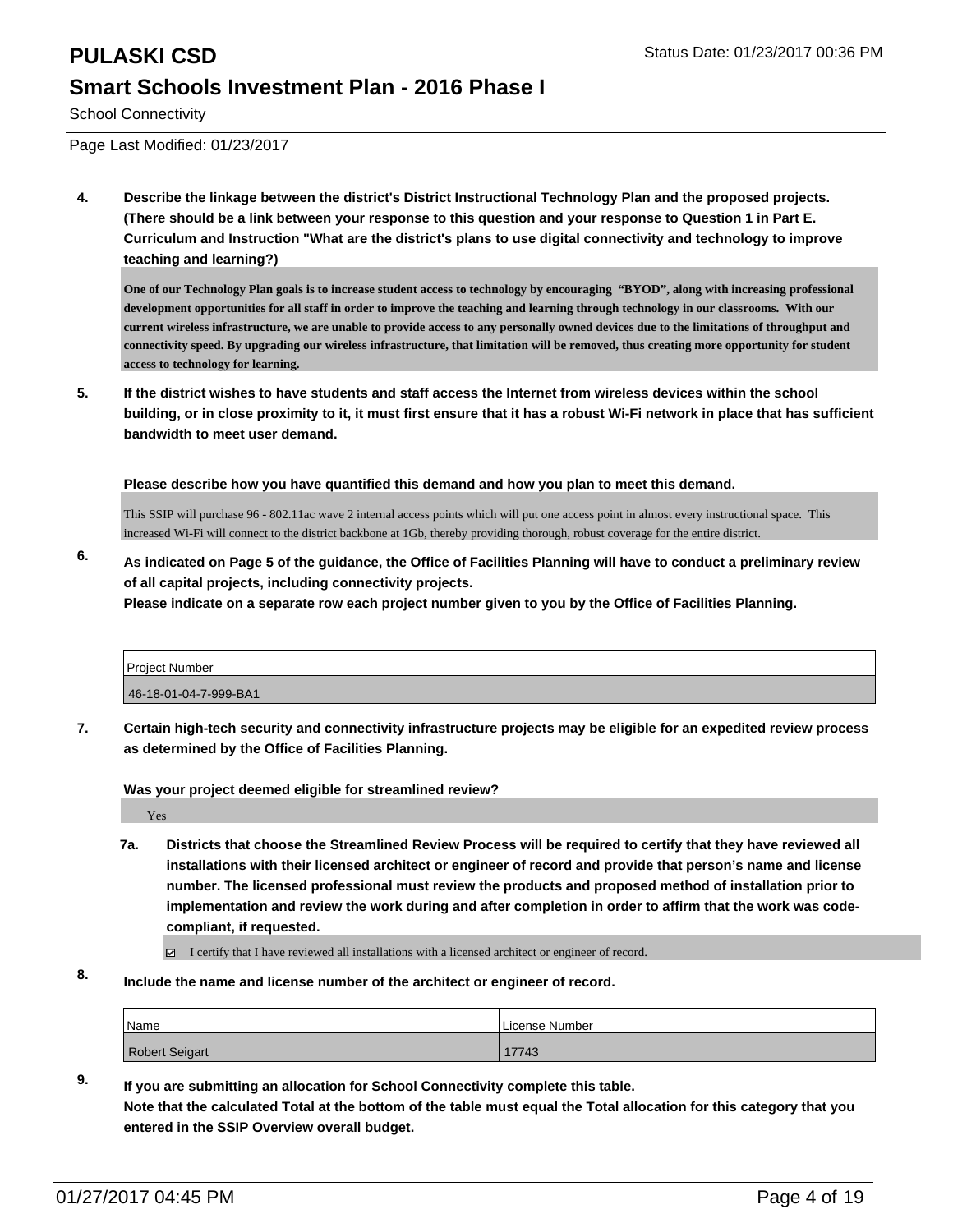School Connectivity

Page Last Modified: 01/23/2017

|                                            | Sub-              |
|--------------------------------------------|-------------------|
|                                            | <b>Allocation</b> |
| Network/Access Costs                       | 79,999            |
| <b>Outside Plant Costs</b>                 | $\overline{0}$    |
| School Internal Connections and Components | $\overline{0}$    |
| Professional Services                      | $\mathbf 0$       |
| Testing                                    | $\overline{0}$    |
| <b>Other Upfront Costs</b>                 | $\overline{0}$    |
| <b>Other Costs</b>                         | $\overline{0}$    |
| Totals:                                    | 79,999            |

**10. Please detail the type, quantity, per unit cost and total cost of the eligible items under each sub-category. This is especially important for any expenditures listed under the "Other" category. All expenditures must be eligible for tax-exempt financing to be reimbursed through the SSBA. Sufficient detail must be provided so that we can verify this is the case. If you have any questions, please contact us directly through smartschools@nysed.gov. NOTE: Wireless Access Points should be included in this category, not under Classroom Educational Technology, except those that will be loaned/purchased for nonpublic schools.**

| Select the allowable expenditure | Item to be purchased                                                     | Quantity | Cost per Item | <b>Total Cost</b> |
|----------------------------------|--------------------------------------------------------------------------|----------|---------------|-------------------|
| type.                            |                                                                          |          |               |                   |
| Repeat to add another item under |                                                                          |          |               |                   |
| each type.                       |                                                                          |          |               |                   |
| Network/Access Costs             | Cisco Meraki MR42 Cloud managed<br>wireless access point - 802.11ac wave | 96       | 662           | 63,583            |
| Network/Access Costs             | Cisco Meraki Enterprise Cloud<br>Controller license                      | 96       | 171           | 16,416            |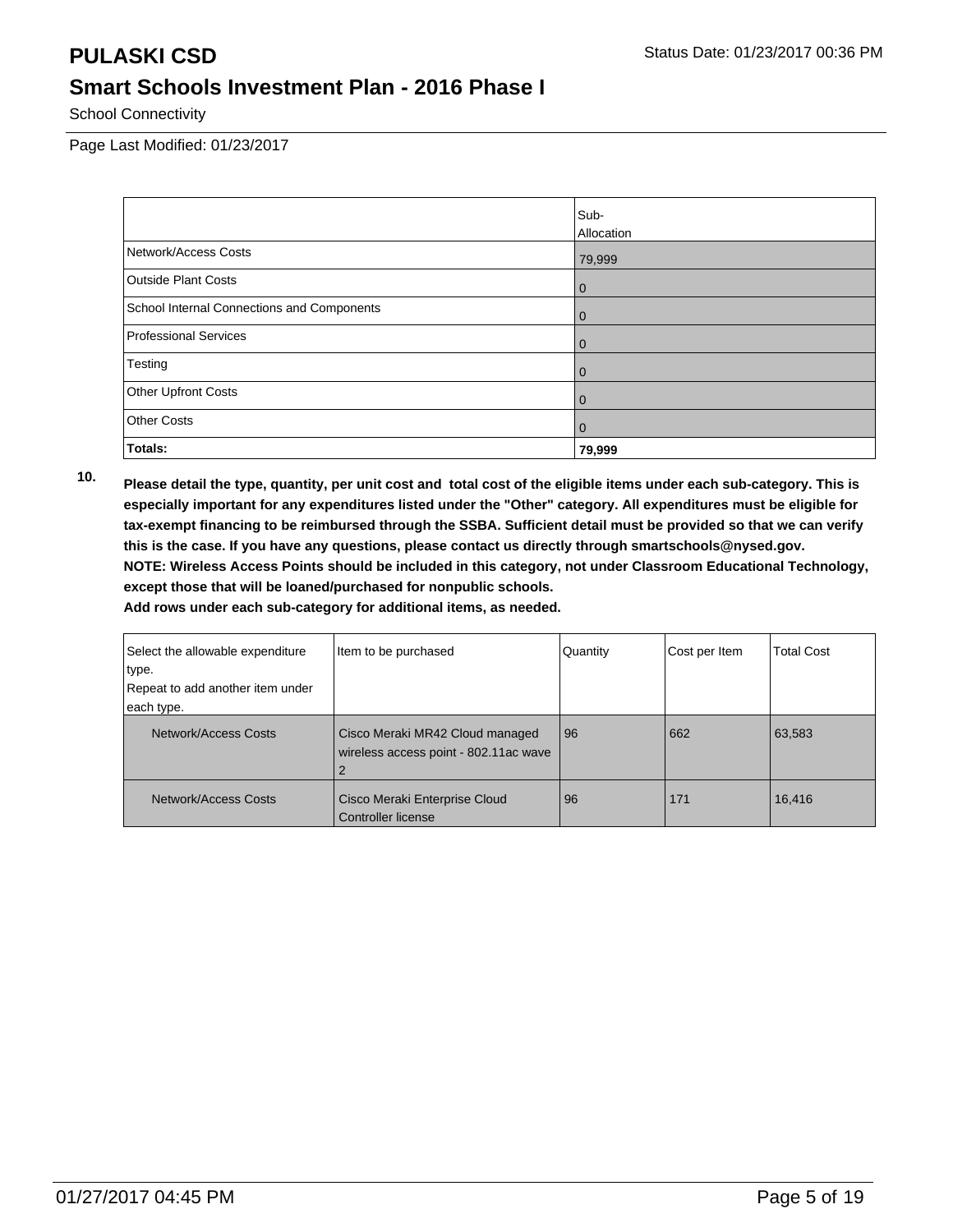Community Connectivity (Broadband and Wireless)

Page Last Modified: 01/23/2017

**1. Describe how you intend to use Smart Schools Bond Act funds for high-speed broadband and/or wireless connectivity projects in the community.**

(No Response)

**2. Please describe how the proposed project(s) will promote student achievement and increase student and/or staff access to the Internet in a manner that enhances student learning and/or instruction outside of the school day and/or school building.**

(No Response)

**3. Community connectivity projects must comply with all the necessary local building codes and regulations (building and related permits are not required prior to plan submission).**

 $\Box$  I certify that we will comply with all the necessary local building codes and regulations.

**4. Please describe the physical location of the proposed investment.**

(No Response)

**5. Please provide the initial list of partners participating in the Community Connectivity Broadband Project, along with their Federal Tax Identification (Employer Identification) number.**

| <b>Project Partners</b> | Federal ID#   |
|-------------------------|---------------|
| (No Response)           | (No Response) |

**6. If you are submitting an allocation for Community Connectivity, complete this table. Note that the calculated Total at the bottom of the table must equal the Total allocation for this category that you entered in the SSIP Overview overall budget.**

|                                    | Sub-Allocation |
|------------------------------------|----------------|
| Network/Access Costs               | (No Response)  |
| <b>Outside Plant Costs</b>         | (No Response)  |
| <b>Tower Costs</b>                 | (No Response)  |
| <b>Customer Premises Equipment</b> | (No Response)  |
| <b>Professional Services</b>       | (No Response)  |
| Testing                            | (No Response)  |
| Other Upfront Costs                | (No Response)  |
| <b>Other Costs</b>                 | (No Response)  |
| Totals:                            | 0              |

**7. Please detail the type, quantity, per unit cost and total cost of the eligible items under each sub-category. This is especially important for any expenditures listed under the "Other" category. All expenditures must be capital-bond eligible to be reimbursed through the SSBA. If you have any questions, please contact us directly through smartschools@nysed.gov.**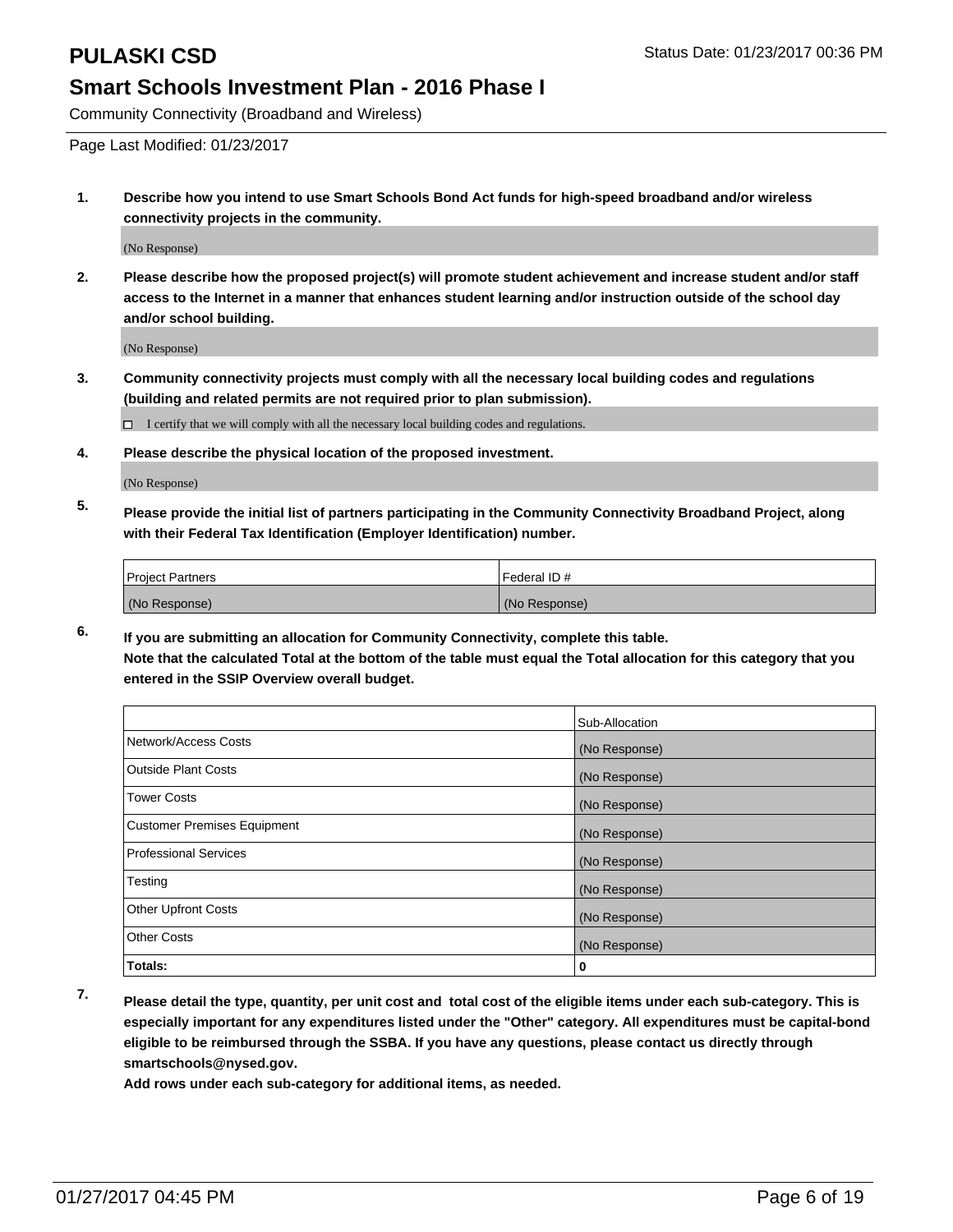Community Connectivity (Broadband and Wireless)

| Select the allowable expenditure | Item to be purchased | Quantity      | Cost per Item | <b>Total Cost</b> |
|----------------------------------|----------------------|---------------|---------------|-------------------|
| type.                            |                      |               |               |                   |
| Repeat to add another item under |                      |               |               |                   |
| each type.                       |                      |               |               |                   |
| (No Response)                    | (No Response)        | (No Response) | (No Response) | (No Response)     |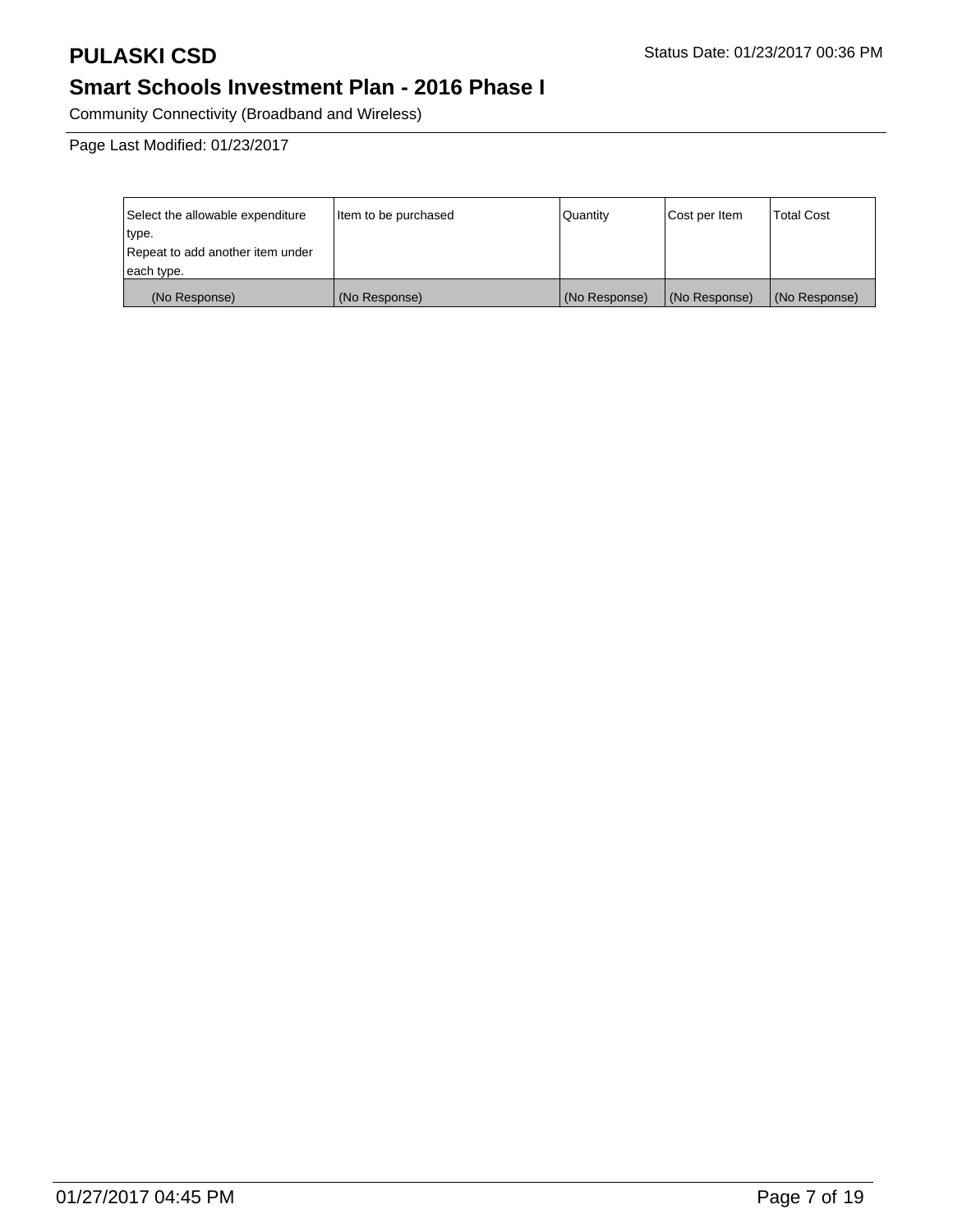Classroom Learning Technology

Page Last Modified: 01/23/2017

**1. In order for students and faculty to receive the maximum benefit from the technology made available under the Smart Schools Bond Act, their school buildings must possess sufficient connectivity infrastructure to ensure that devices can be used during the school day. Smart Schools Investment Plans must demonstrate that sufficient infrastructure that meets the Federal Communications Commission's 100 Mbps per 1,000 students standard currently exists in the buildings where new devices will be deployed, or is a planned use of a portion of Smart Schools Bond Act funds, or is under development through another funding source.**

**Smart Schools Bond Act funds used for technology infrastructure or classroom technology investments must increase the number of school buildings that meet or exceed the minimum speed standard of 100 Mbps per 1,000 students and staff within 12 months. This standard may be met on either a contracted 24/7 firm service or a "burstable" capability. If the standard is met under the burstable criteria, it must be:**

**1. Specifically codified in a service contract with a provider, and**

**2. Guaranteed to be available to all students and devices as needed, particularly during periods of high demand, such as computer-based testing (CBT) periods.**

**Please describe how your district already meets or is planning to meet this standard within 12 months of plan submission.**

Currently our district has a contract with CNYRIC providing us with ample bandwidth for our 1,060 students. Currently there is not a limitation on our speed lower than our equipment is capable of handling (1gb). If CNYRIC has a bottleneck for the region with utilization greater than 90%, then we would be capped at 110mb or the speed that is required for our enrollment at the time.

- **1a. If a district believes that it will be impossible to meet this standard within 12 months, it may apply for a waiver of this requirement, as described on the Smart Schools website. The waiver must be filed and approved by SED prior to submitting this survey.**
	- $\Box$  By checking this box, you are certifying that the school district has an approved waiver of this requirement on file with the New York State Education Department.

#### **2. Connectivity Speed Calculator (Required)**

|                         | Number of<br>Students | Multiply by<br>100 Kbps | Divide by 1000 Current Speed<br>lto Convert to<br>l Reauired<br>l Speed in Mb | in Mb | Expected<br>Speed to be<br>Attained Within   Required<br>12 Months | <b>Expected Date</b><br><b>When</b><br>Speed Will be<br>l Met |
|-------------------------|-----------------------|-------------------------|-------------------------------------------------------------------------------|-------|--------------------------------------------------------------------|---------------------------------------------------------------|
| <b>Calculated Speed</b> | 1.060                 | 106.000                 | 106                                                                           | 110   | (No<br>Response)                                                   | (No<br>Response)                                              |

**3. If the district wishes to have students and staff access the Internet from wireless devices within the school building, or in close proximity to it, it must first ensure that it has a robust Wi-Fi network in place that has sufficient bandwidth to meet user demand.**

**Please describe how you have quantified this demand and how you plan to meet this demand.**

This SSIP will purchase 96 - 802.11ac wave 2 internal access points which will put one access point in almost every instructional space. This increased Wi-Fi will connect to the district backbone at 1Gb, thereby providing thorough, robust coverage for the entire district.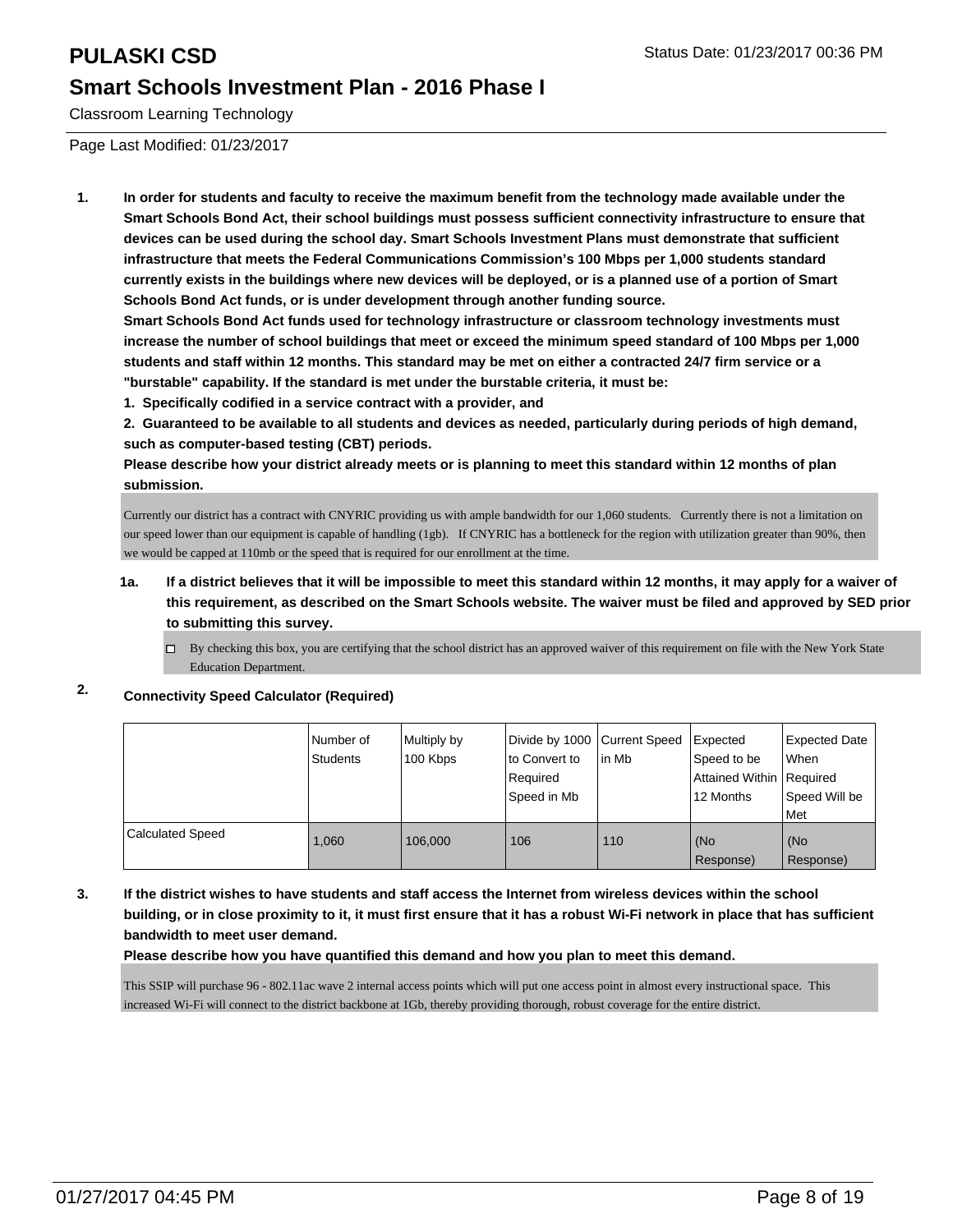Classroom Learning Technology

Page Last Modified: 01/23/2017

**4. All New York State public school districts are required to complete and submit an Instructional Technology Plan survey to the New York State Education Department in compliance with Section 753 of the Education Law and per Part 100.12 of the Commissioner's Regulations.**

**Districts that include educational technology purchases as part of their Smart Schools Investment Plan must have a submitted and approved Instructional Technology Plan survey on file with the New York State Education Department.**

- By checking this box, you are certifying that the school district has an approved Instructional Technology Plan survey on file with the New York State Education Department.
- **5. Describe the devices you intend to purchase and their compatibility with existing or planned platforms or systems. Specifically address the adequacy of each facility's electrical, HVAC and other infrastructure necessary to install and support the operation of the planned technology.**

With this SSIP funding, we plan to purchase desktop computers, laptops, ipads with protective cases, interactive projectors, and audio systems for all PK-12 classrooms. We currently have aging desktop computers, laptops, iPads, and interactive projectors that are no longer serving our staff and students to level of performance necessary for the demands of high tech learning, however they have been adequately serviced by our existing electrical infrastructure that was installed in 2009 in the entire district. While our HVAC systems have not negatively impacted our technology equipment, we are in the midst of a Capital Improvement project that is replacing the HVAC system in our Elementary School with one that is much more efficient and will provide better temperature control. In our High School, there are also areas of the building receiving improvements to the HVAC system, such as a dehumidification system in one wing where humidity in warmer months has been a frustration. While the previous HVAC systems did not negatively impact our technology devices, the improvements will be a benefit to our newer equipment.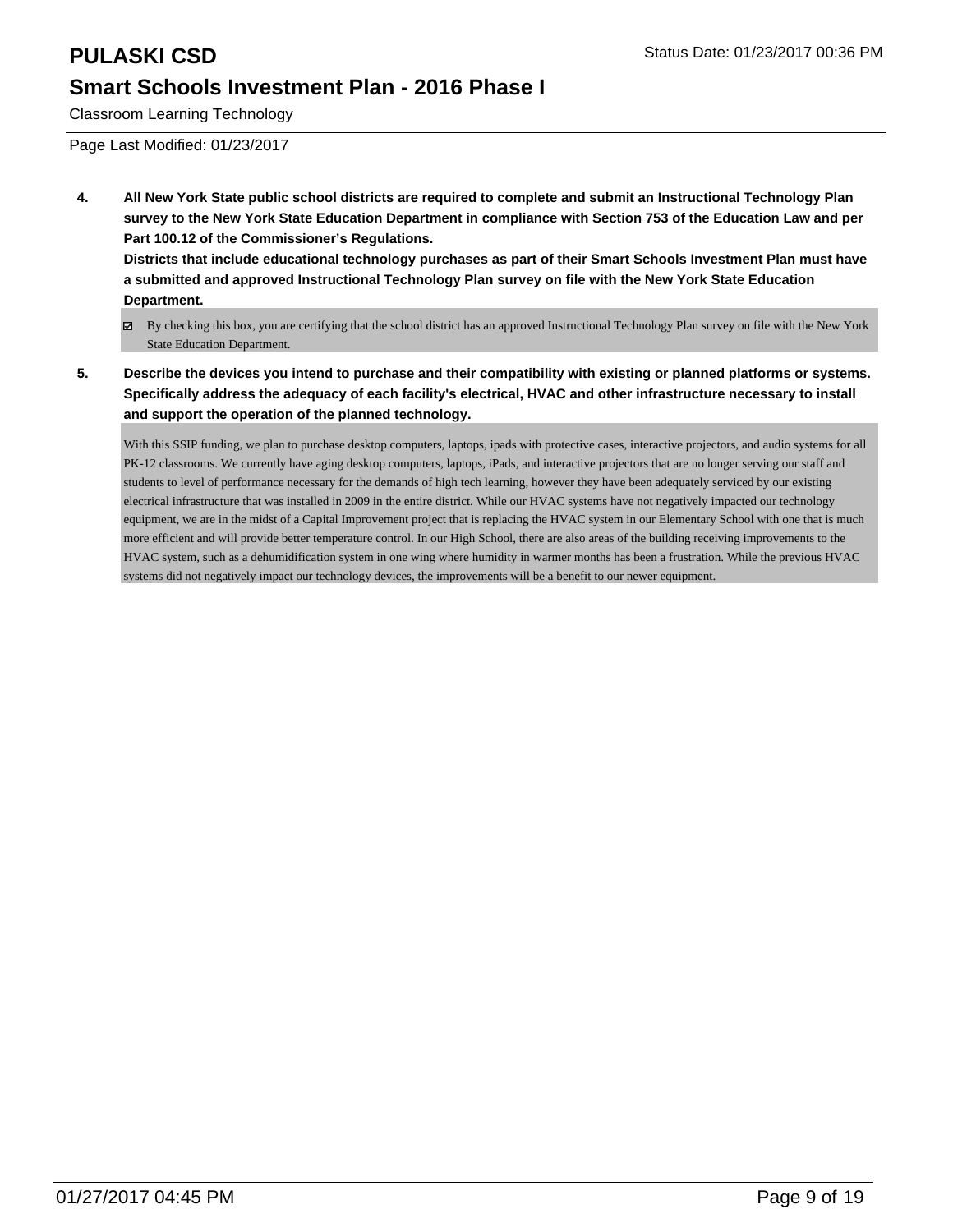Classroom Learning Technology

Page Last Modified: 01/23/2017

- **6. Describe how the proposed technology purchases will:**
	- **> enhance differentiated instruction;**
	- **> expand student learning inside and outside the classroom;**
	- **> benefit students with disabilities and English language learners; and**
	- **> contribute to the reduction of other learning gaps that have been identified within the district.**

**The expectation is that districts will place a priority on addressing the needs of students who struggle to succeed in a rigorous curriculum. Responses in this section should specifically address this concern and align with the district's Instructional Technology Plan (in particular Question 2 of E. Curriculum and Instruction: "Does the district's instructional technology plan address the needs of students with disabilities to ensure equitable access to instruction, materials and assessments?" and Question 3 of the same section: "Does the district's instructional technology plan address the provision of assistive technology specifically for students with disabilities to ensure access to and participation in the general curriculum?"**

Our district's instructional technology plan addresses the needs of students with disabilities and ELL students to ensure equitable access by handling each student situation on a case by case basis to do what is correct for the student. It may be a technology device for equitable access and to level the playing field, or it may be other scenerios. The plan also addresses the provision of assistive technology specifically for students with disabilities to ensure access to and participation in the general curriculum the same as equitable access to instruction, materials, and assessments by handling each situation on a case by case basis to do whatever is appropriate for the student's individual needs. If there is a need for an appropriate assistive technology that is not readily available by the district, we have the option of utilizing our relationship and subscribed CoSer's with our local BOCES for assistance with procuring the device(s) and any required professional development to gain the greatest benefit for the student. In situations where portable technology is appropriate, providing our students who struggle to succeed in a rigorous curriculum a laptop or tablet may prove beneficial. By increasing the throughput and robustness of our wireless infrastructure, and purchasing additional, newer models of these devices with SSIP funds, we will have the devices and network to immediately accommodate these needs. Along with benefiting our students with disabilities or our ELL students, having newer computers, laptops, iPads and interactive whiteboards in use will greatly enhance differentiated instruction allowing the teacher to use multiple methodologies for each student's learning needs. We have also proposed classroom audio systems for all of our classrooms. With background noise from other students, HVAC systems, as well as current trends in children's hearing abilities, we believe that every child will benefit from the ability to clearly hear their teacher, fellow classmates, and all multimedia presentations utilized in their lessons. When students don't have to struggle to hear the important information being presented, they have more brainpower to focus on processing and learning. The audio systems come with a lesson capture feature, allowing the teacher to record a complete lesson that is being delivered on the interactive whiteboard, as well as the audio information shared by the teacher and students. This captured lesson can then be accessed by students anytime, anywhere, effectively removing the walls of the classroom for the students. The increase in the robustness of the wireless infrastructure that is also part of this SSIP, with the proposed wireless laptops, iPads, and projectors, will allow all users of those devices the ability to interact with the interactive whiteboard and each other, greatly increasing student engagement and performance for learners of all levels.

#### **7. Where appropriate, describe how the proposed technology purchases will enhance ongoing communication with parents and other stakeholders and help the district facilitate technology-based regional partnerships, including distance learning and other efforts.**

While the purchase of these devices will not directly correlate to enhance ongoing communication with parents, the district is making effort with other funding sources to accomplish this goal. This fiscal year we are moving to the SchoolTool student management system, which includes an online gradebook, direct messaging, attendance records and more in the parent portal. Pulaski Academy is also moving to a new website provider, and is in the process of developing and populating a new website that is much easier for parents, community members, and potential families to navigate, locate resources, and get time sensitive information. Finally, the district is also committing to a mobile app for our students, parents, and community members that will streamline access from personal devices to a variety of information relative to our district, for example, lunch menus, athletic schedules, SchoolTool parent portal, news articles, emergency notifications, and more.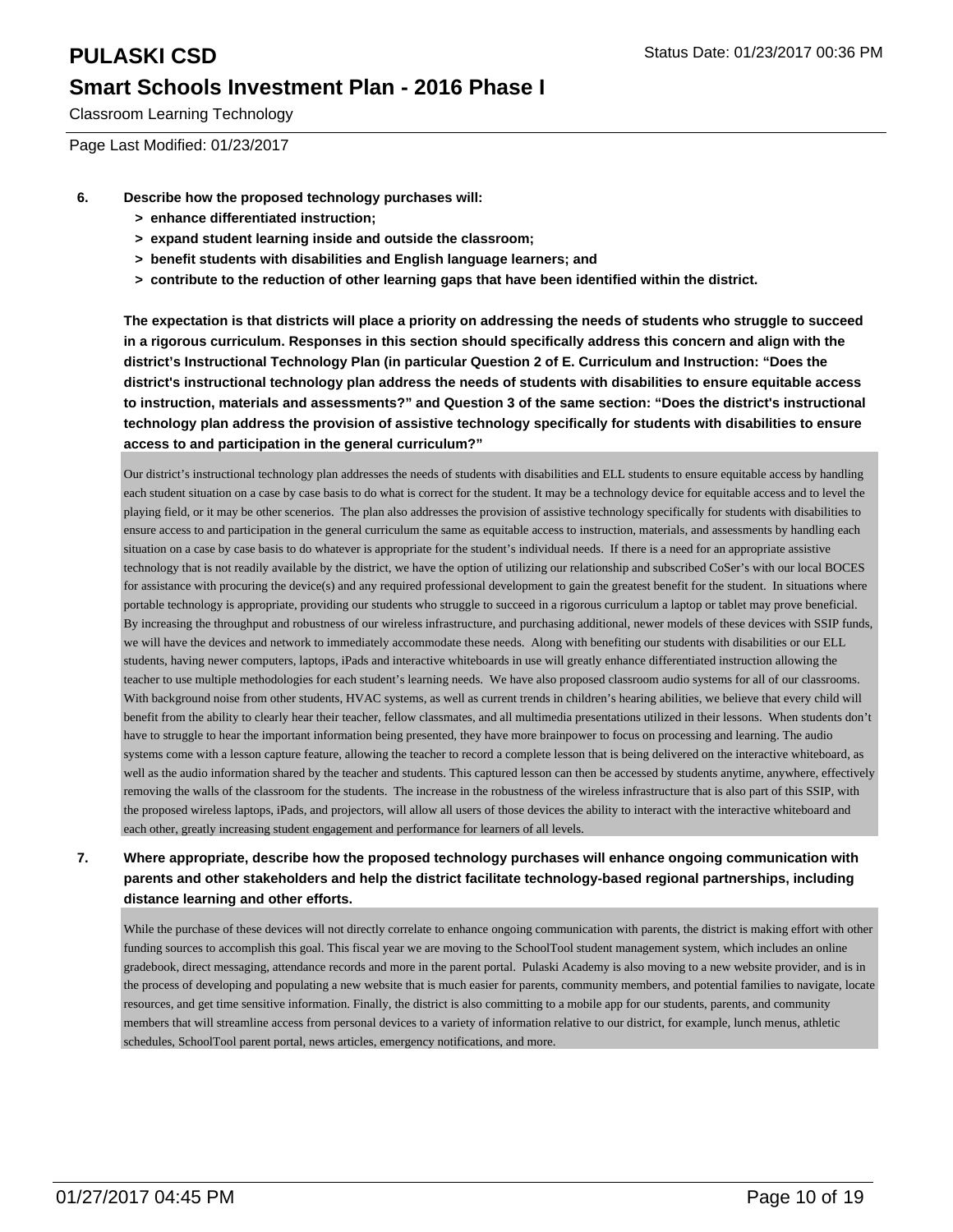## **PULASKI CSD PULASKI CSD Status Date: 01/23/2017 00:36 PM Smart Schools Investment Plan - 2016 Phase I**

Classroom Learning Technology

Page Last Modified: 01/23/2017

**8. Describe the district's plan to provide professional development to ensure that administrators, teachers and staff can employ the technology purchased to enhance instruction successfully.**

**Note: This response should be aligned and expanded upon in accordance with your district's response to Question 1 of F. Professional Development of your Instructional Technology Plan: "Please provide a summary of professional development offered to teachers and staff, for the time period covered by this plan, to support technology to enhance teaching and learning. Please include topics, audience and method of delivery within your summary."**

Pulaski Academy will continue to support our teachers with integrating technology in a variety of ways, including large group workshops conducted by Pulaski staff, CiTi BOCES as well as CNYRIC staff. Our district staff will continue to provide day to day individual training for teachers and staff on available tools as well as effective integration of technology into their curriculum. We will continue to encourage and support peer coaching among our talented faculty from which teachers will enhance their instructional practice as well as utilize and expand their technology skills to not only improve student engagement and learning, but will also prepare students for 21st century learning. Some of the methods of delivery of these training opportunities will be workshops including classroom settings and hands-on computer lab / iPad in district and at our local BOCES, online coursework, conversations and/or presentations at regularly scheduled faculty meetings, direct and indirect consultation with technology support staff, collaboration between teachers, grade level meetings, professional development sessions before and after the school day, and digital newsletters. Our District Advisory Council has embarked on a project to re-write our district's professional development plan. Part of this process, which is led by our Executive Director of Academic and Instructional Excellence will be to align our district mission and vision with purposeful professional development. Some topics to be considered are blended learning, student collaboration using Web 2.0 tools, alignment of curricula, internet safety, use of technology to differentiate instruction, technology tools to enhance student research, unlocking the power of Schoology for student engagement, student centered learning with laptops.

- **9. Districts must contact the SUNY/CUNY teacher preparation program that supplies the largest number of the district's new teachers to request advice on innovative uses and best practices at the intersection of pedagogy and educational technology.**
	- By checking this box, you certify that you have contacted the SUNY/CUNY teacher preparation program that supplies the largest number of your new teachers to request advice on these issues.
	- **9a. Please enter the name of the SUNY or CUNY Institution that you contacted.**

SUNY Oswego

**9b. Enter the primary Institution phone number.**

315.312.2500

**9c. Enter the name of the contact person with whom you consulted and/or will be collaborating with on innovative uses of technology and best practices.**

Dr. Pamela Michel

**10. A district whose Smart Schools Investment Plan proposes the purchase of technology devices and other hardware must account for nonpublic schools in the district.**

**Are there nonpublic schools within your school district?**

Yes

 $\boxtimes$  No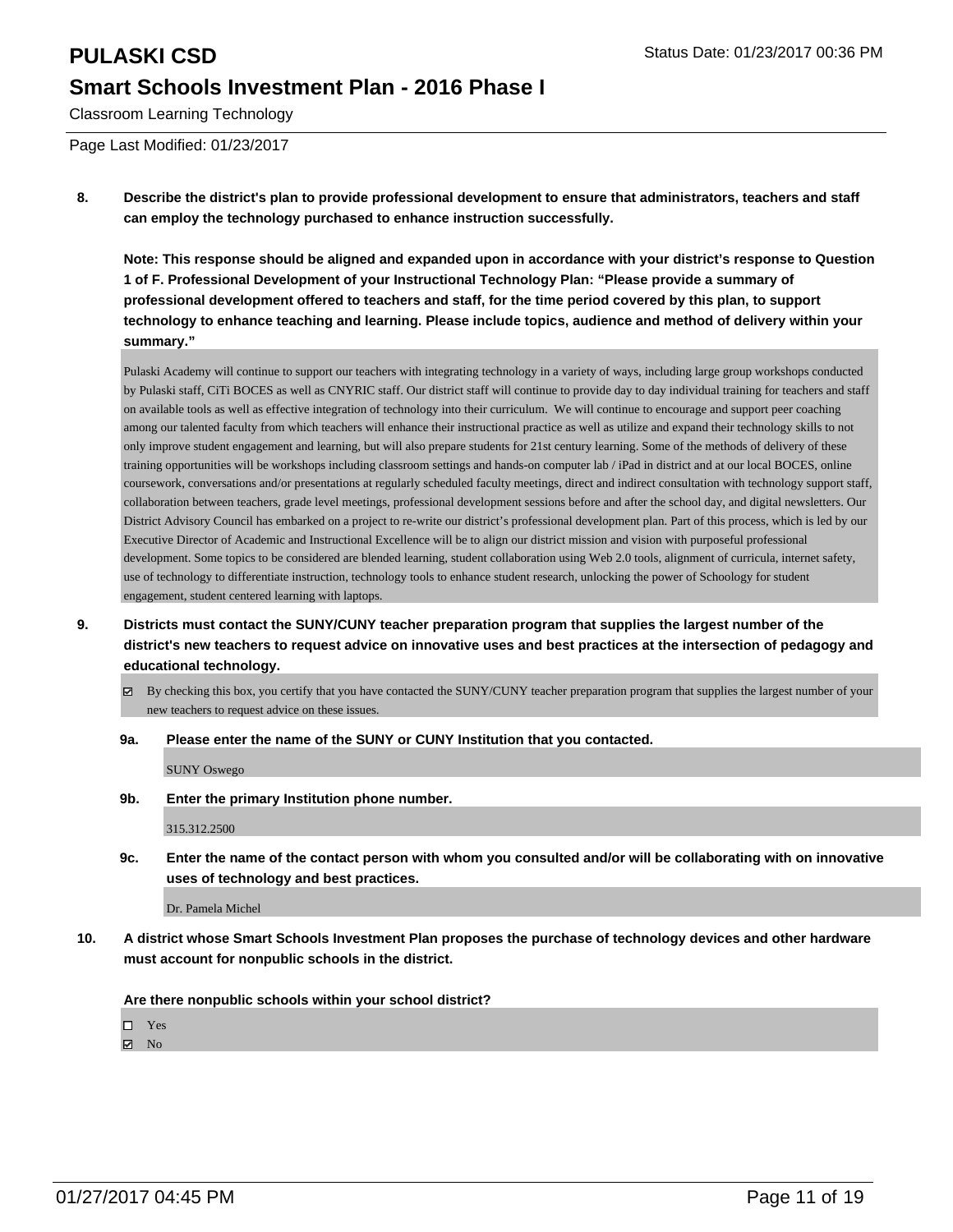Classroom Learning Technology

Page Last Modified: 01/23/2017

### **11. Nonpublic Classroom Technology Loan Calculator**

**The Smart Schools Bond Act provides that any Classroom Learning Technology purchases made using Smart Schools funds shall be lent, upon request, to nonpublic schools in the district. However, no school district shall be required to loan technology in amounts greater than the total obtained and spent on technology pursuant to the Smart Schools Bond Act and the value of such loan may not exceed the total of \$250 multiplied by the nonpublic school enrollment in the base year at the time of enactment.**

**See:**

**http://www.p12.nysed.gov/mgtserv/smart\_schools/docs/Smart\_Schools\_Bond\_Act\_Guidance\_04.27.15\_Final.pdf.**

|                                     | 1. Classroom<br>Technology<br>Sub-allocation | 2. Public<br>Enrollment<br>$(2014 - 15)$ | 3. Nonpublic<br>l Enrollment<br>$(2014 - 15)$ | l 4. Sum of<br>Public and<br>l Nonpublic<br><b>Enrollment</b>                                 | 15. Total Per<br><b>Pupil Sub-</b><br>lallocation | 6. Total<br>Nonpublic Loan<br>Amount |
|-------------------------------------|----------------------------------------------|------------------------------------------|-----------------------------------------------|-----------------------------------------------------------------------------------------------|---------------------------------------------------|--------------------------------------|
| Calculated Nonpublic Loan<br>Amount |                                              |                                          |                                               | (No Response)   (No Response)   (No Response)   (No Response)   (No Response)   (No Response) |                                                   |                                      |

**12. To ensure the sustainability of technology purchases made with Smart Schools funds, districts must demonstrate a long-term plan to maintain and replace technology purchases supported by Smart Schools Bond Act funds. This sustainability plan shall demonstrate a district's capacity to support recurring costs of use that are ineligible for Smart Schools Bond Act funding such as device maintenance, technical support, Internet and wireless fees, maintenance of hotspots, staff professional development, building maintenance and the replacement of incidental items. Further, such a sustainability plan shall include a long-term plan for the replacement of purchased devices and equipment at the end of their useful life with other funding sources.**

By checking this box, you certify that the district has a sustainability plan as described above. ☑

**13. Districts must ensure that devices purchased with Smart Schools Bond funds will be distributed, prepared for use, maintained and supported appropriately. Districts must maintain detailed device inventories in accordance with generally accepted accounting principles.**

By checking this box, you certify that the district has a distribution and inventory management plan and system in place.

**14. If you are submitting an allocation for Classroom Learning Technology complete this table. Note that the calculated Total at the bottom of the table must equal the Total allocation for this category that you entered in the SSIP Overview overall budget.**

|                         | Sub-Allocation |
|-------------------------|----------------|
| Interactive Whiteboards | 64,000         |
| <b>Computer Servers</b> | $\overline{0}$ |
| Desktop Computers       | 128,000        |
| Laptop Computers        | 46,000         |
| <b>Tablet Computers</b> | 51,380         |
| <b>Other Costs</b>      | 110,620        |
| Totals:                 | 400,000        |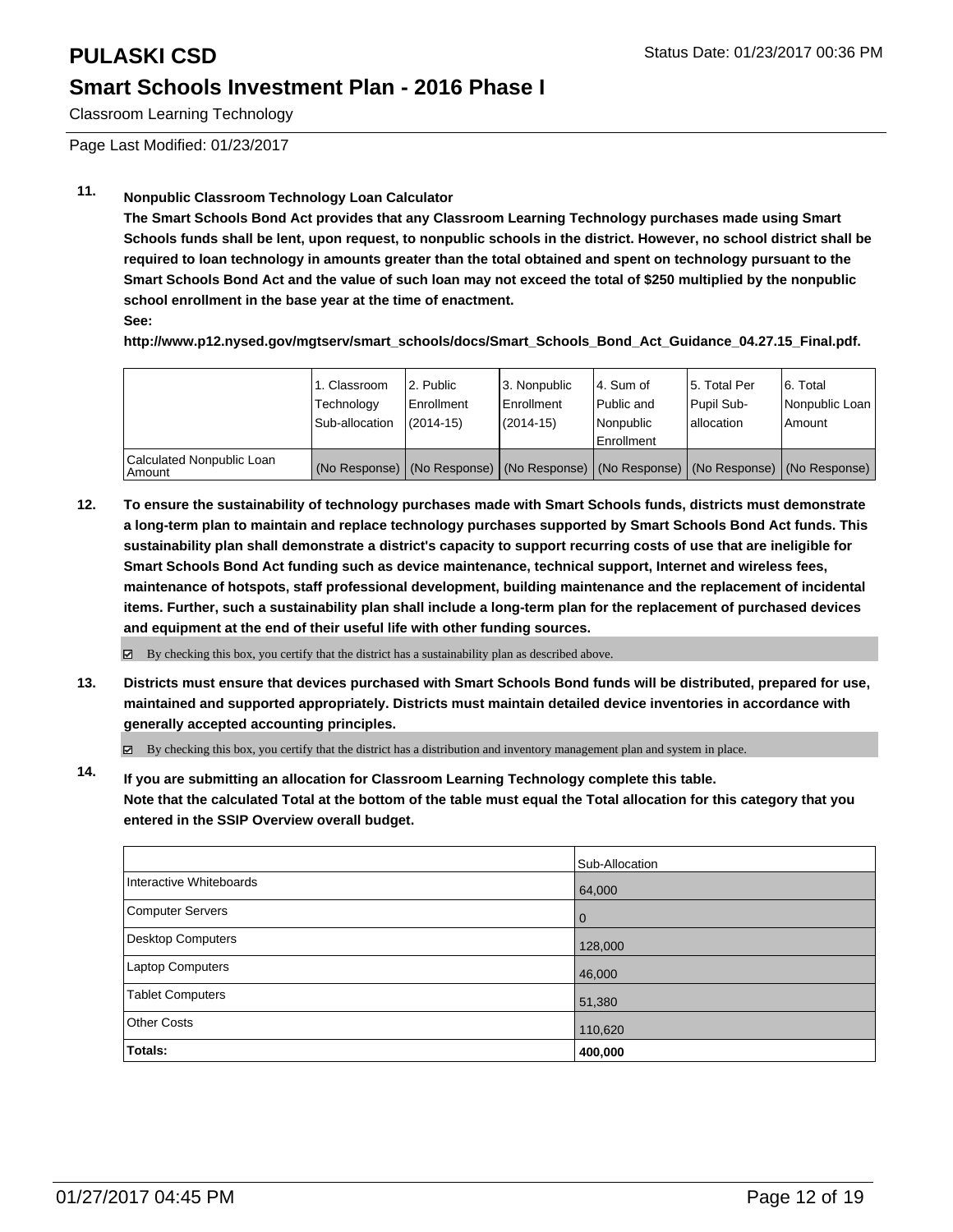Classroom Learning Technology

Page Last Modified: 01/23/2017

**15. Please detail the type, quantity, per unit cost and total cost of the eligible items under each sub-category. This is especially important for any expenditures listed under the "Other" category. All expenditures must be capital-bond eligible to be reimbursed through the SSBA. If you have any questions, please contact us directly through smartschools@nysed.gov.**

**Please specify in the "Item to be Purchased" field which specific expenditures and items are planned to meet the district's nonpublic loan requirement, if applicable.**

**NOTE: Wireless Access Points that will be loaned/purchased for nonpublic schools should ONLY be included in this category, not under School Connectivity, where public school districts would list them. Add rows under each sub-category for additional items, as needed.**

| Select the allowable expenditure | Iltem to be Purchased                                                 | Quantity | Cost per Item | <b>Total Cost</b> |
|----------------------------------|-----------------------------------------------------------------------|----------|---------------|-------------------|
| type.                            |                                                                       |          |               |                   |
| Repeat to add another item under |                                                                       |          |               |                   |
| each type.                       |                                                                       |          |               |                   |
| Interactive Whiteboards          | (V11H600022) Epson Brightlink 585Wi<br>with wireless module           | 38       | 1,684         | 64,000            |
| <b>Desktop Computers</b>         | HP Pro One 600 AIO                                                    | 180      | 711           | 128,000           |
| <b>Laptop Computers</b>          | HP x2 210                                                             | 115      | 400           | 46,000            |
| <b>Tablet Computers</b>          | Apple iPad Air 2 WiFi (MGL12LL/A)                                     | 140      | 367           | 51,380            |
| <b>Other Costs</b>               | GumDrop HIdeAway Case for iPad Air<br>2                               | 140      | 62            | 8,620             |
| <b>Other Costs</b>               | (JN-TE) FrontRow Juno Classroom<br>Audio Solution with lesson capture | 91       | 1,080         | 98,280            |
| <b>Other Costs</b>               | (202-05-103-00) FrontRow ITM-01<br>Pendant Microphone kit             | 15       | 248           | 3,720             |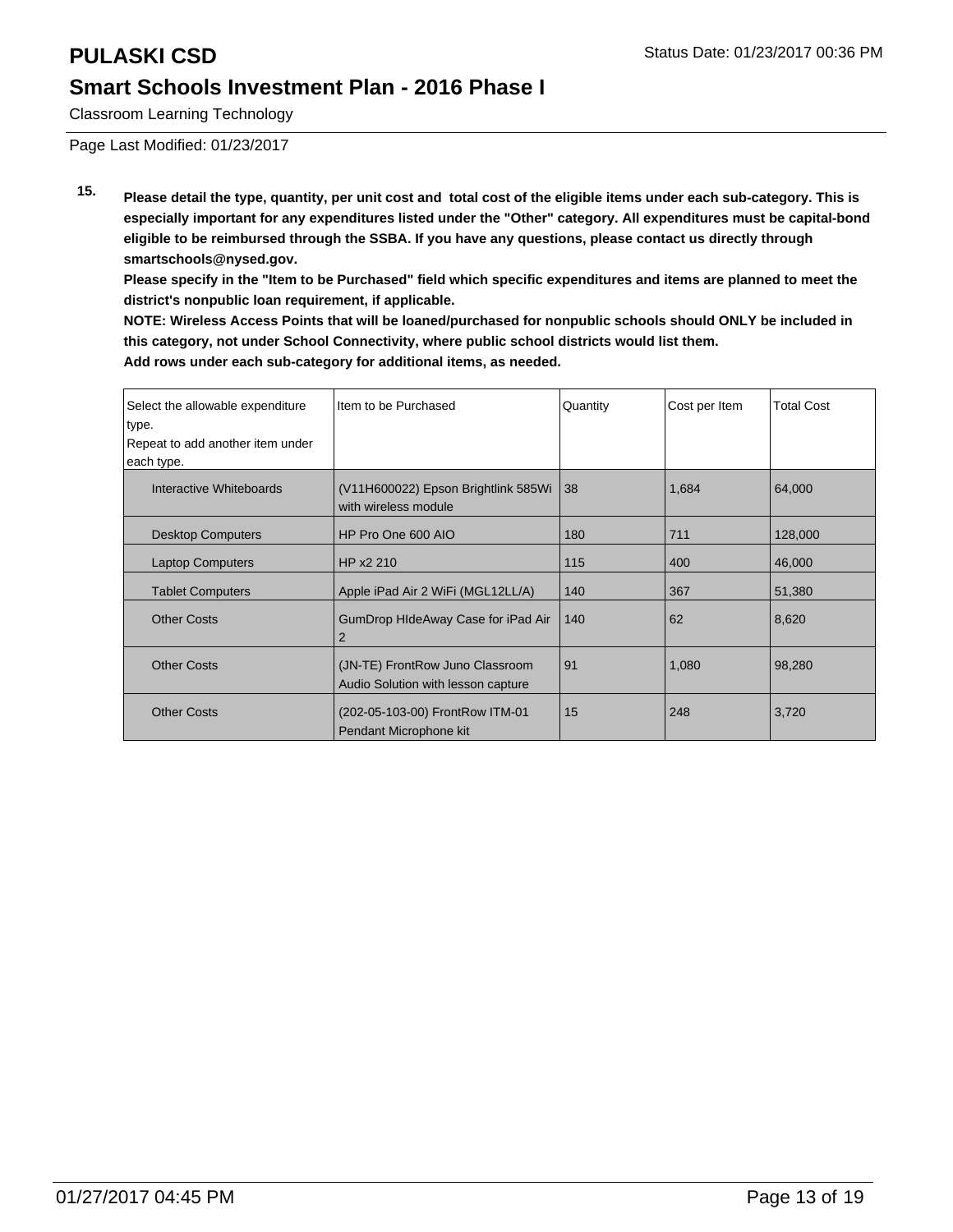Pre-Kindergarten Classrooms

Page Last Modified: 01/23/2017

**1. Provide information regarding how and where the district is currently serving pre-kindergarten students and justify the need for additional space with enrollment projections over 3 years.**

(No Response)

- **2. Describe the district's plan to construct, enhance or modernize education facilities to accommodate prekindergarten programs. Such plans must include:**
	- **Specific descriptions of what the district intends to do to each space;**
	- **An affirmation that pre-kindergarten classrooms will contain a minimum of 900 square feet per classroom;**
	- **The number of classrooms involved;**
	- **The approximate construction costs per classroom; and**
	- **Confirmation that the space is district-owned or has a long-term lease that exceeds the probable useful life of the improvements.**

(No Response)

**3. Smart Schools Bond Act funds may only be used for capital construction costs. Describe the type and amount of additional funds that will be required to support ineligible ongoing costs (e.g. instruction, supplies) associated with any additional pre-kindergarten classrooms that the district plans to add.**

(No Response)

**4. All plans and specifications for the erection, repair, enlargement or remodeling of school buildings in any public school district in the State must be reviewed and approved by the Commissioner. Districts that plan capital projects using their Smart Schools Bond Act funds will undergo a Preliminary Review Process by the Office of Facilities Planning.**

**Please indicate on a separate row each project number given to you by the Office of Facilities Planning.**

| Project Number |  |  |
|----------------|--|--|
| (No Response)  |  |  |

**5. If you have made an allocation for Pre-Kindergarten Classrooms, complete this table.**

**Note that the calculated Total at the bottom of the table must equal the Total allocation for this category that you entered in the SSIP Overview overall budget.**

|                                          | Sub-Allocation |
|------------------------------------------|----------------|
| Construct Pre-K Classrooms               | (No Response)  |
| Enhance/Modernize Educational Facilities | (No Response)  |
| Other Costs                              | (No Response)  |
| Totals:                                  | 0              |

**6. Please detail the type, quantity, per unit cost and total cost of the eligible items under each sub-category. This is especially important for any expenditures listed under the "Other" category. All expenditures must be capital-bond eligible to be reimbursed through the SSBA. If you have any questions, please contact us directly through smartschools@nysed.gov.**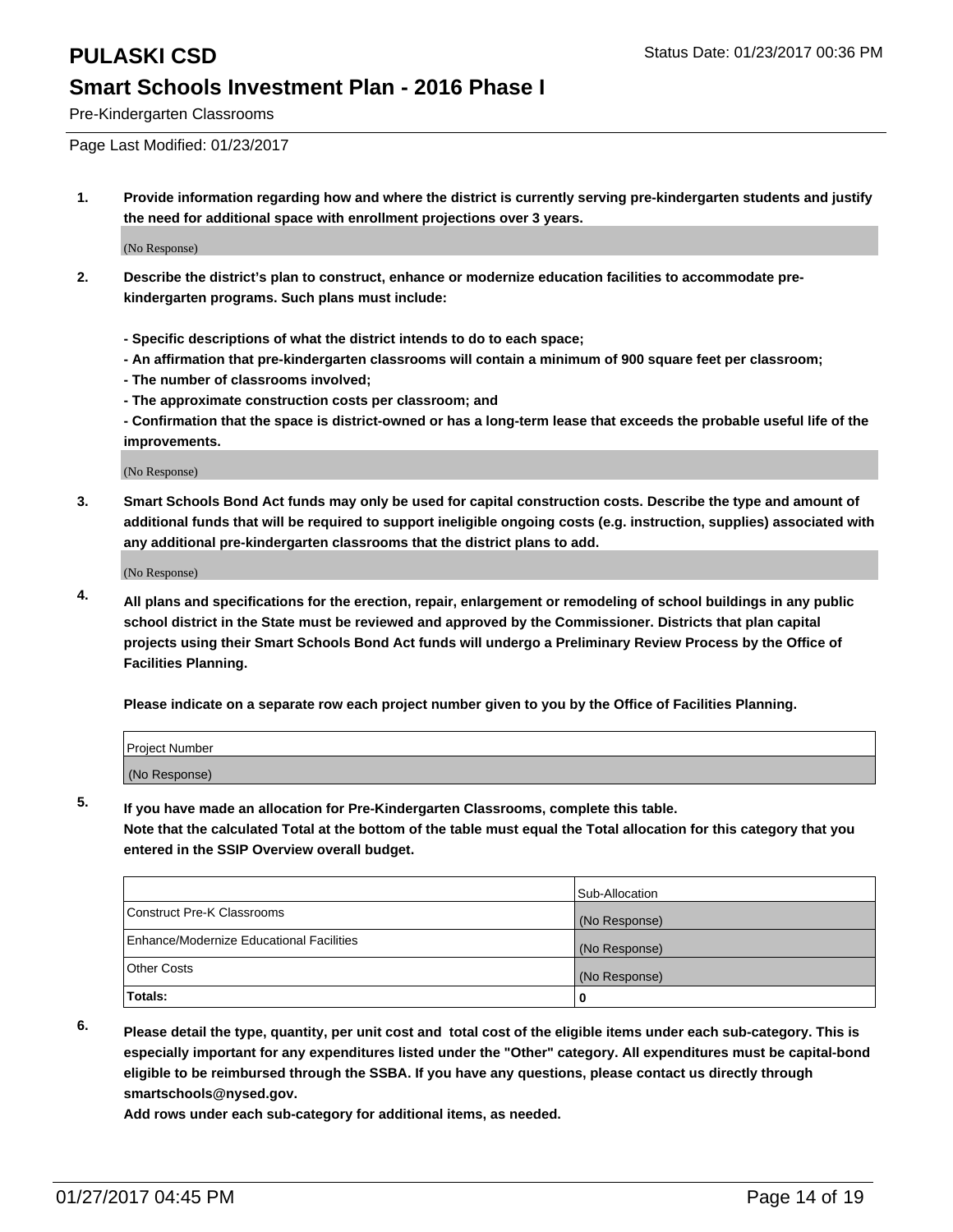Pre-Kindergarten Classrooms

| Select the allowable expenditure | litem to be purchased | Quantity      | Cost per Item | <b>Total Cost</b> |
|----------------------------------|-----------------------|---------------|---------------|-------------------|
| type.                            |                       |               |               |                   |
| Repeat to add another item under |                       |               |               |                   |
| each type.                       |                       |               |               |                   |
| (No Response)                    | (No Response)         | (No Response) | (No Response) | (No Response)     |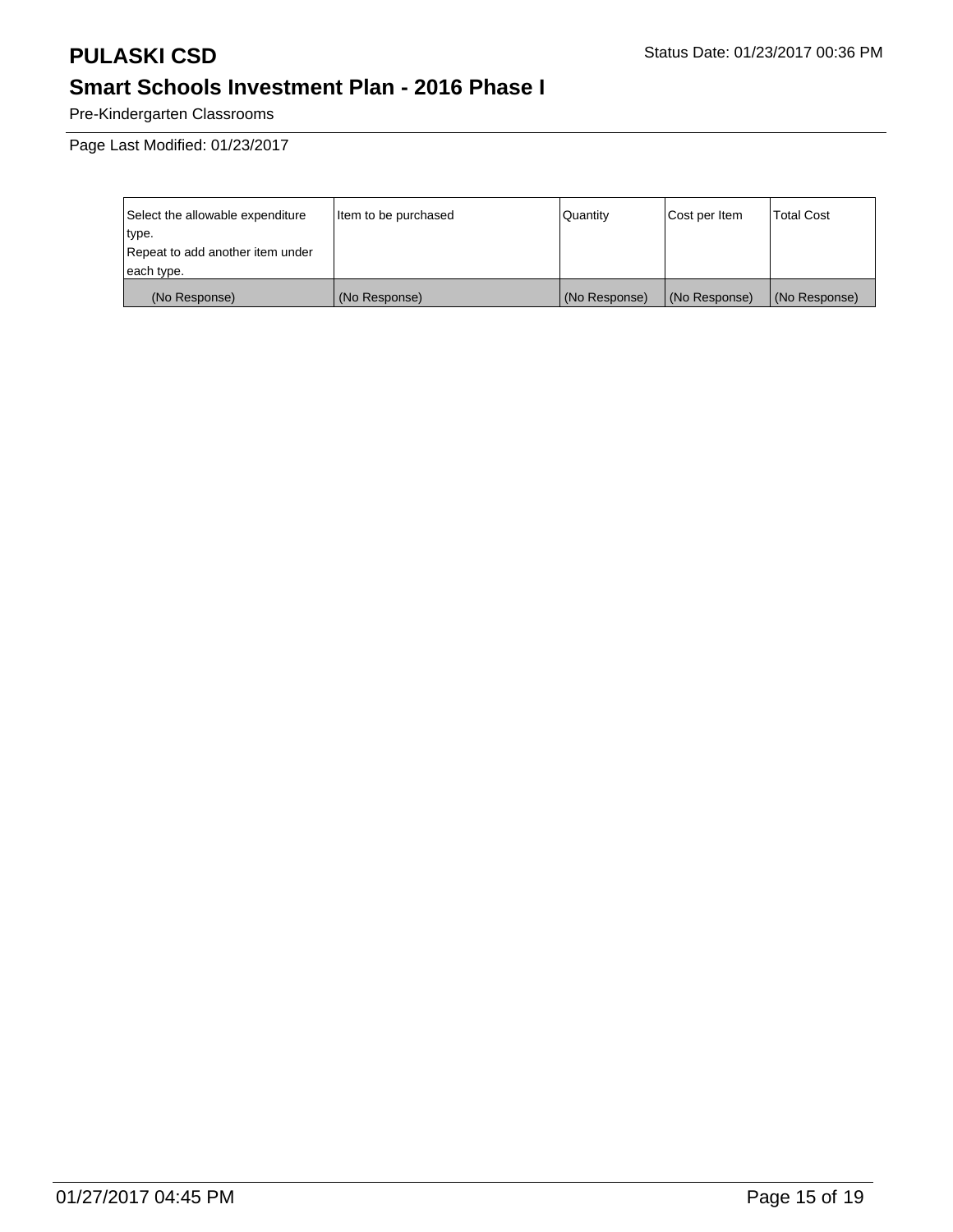Replace Transportable Classrooms

Page Last Modified: 01/23/2017

**1. Describe the district's plan to construct, enhance or modernize education facilities to provide high-quality instructional space by replacing transportable classrooms.**

(No Response)

**2. All plans and specifications for the erection, repair, enlargement or remodeling of school buildings in any public school district in the State must be reviewed and approved by the Commissioner. Districts that plan capital projects using their Smart Schools Bond Act funds will undergo a Preliminary Review Process by the Office of Facilities Planning.**

**Please indicate on a separate row each project number given to you by the Office of Facilities Planning.**

| <b>Project Number</b> |  |
|-----------------------|--|
| (No Response)         |  |

**3. For large projects that seek to blend Smart Schools Bond Act dollars with other funds, please note that Smart Schools Bond Act funds can be allocated on a pro rata basis depending on the number of new classrooms built that directly replace transportable classroom units.**

**If a district seeks to blend Smart Schools Bond Act dollars with other funds describe below what other funds are being used and what portion of the money will be Smart Schools Bond Act funds.**

(No Response)

**4. If you have made an allocation for Replace Transportable Classrooms, complete this table. Note that the calculated Total at the bottom of the table must equal the Total allocation for this category that you entered in the SSIP Overview overall budget.**

|                                                | Sub-Allocation |
|------------------------------------------------|----------------|
| Construct New Instructional Space              | (No Response)  |
| Enhance/Modernize Existing Instructional Space | (No Response)  |
| Other Costs                                    | (No Response)  |
| <b>Totals:</b>                                 |                |

**5. Please detail the type, quantity, per unit cost and total cost of the eligible items under each sub-category. This is especially important for any expenditures listed under the "Other" category. All expenditures must be capital-bond eligible to be reimbursed through the SSBA. If you have any questions, please contact us directly through smartschools@nysed.gov.**

| Select the allowable expenditure | Item to be purchased | Quantity      | Cost per Item | <b>Total Cost</b> |
|----------------------------------|----------------------|---------------|---------------|-------------------|
| type.                            |                      |               |               |                   |
| Repeat to add another item under |                      |               |               |                   |
| each type.                       |                      |               |               |                   |
| (No Response)                    | (No Response)        | (No Response) | (No Response) | (No Response)     |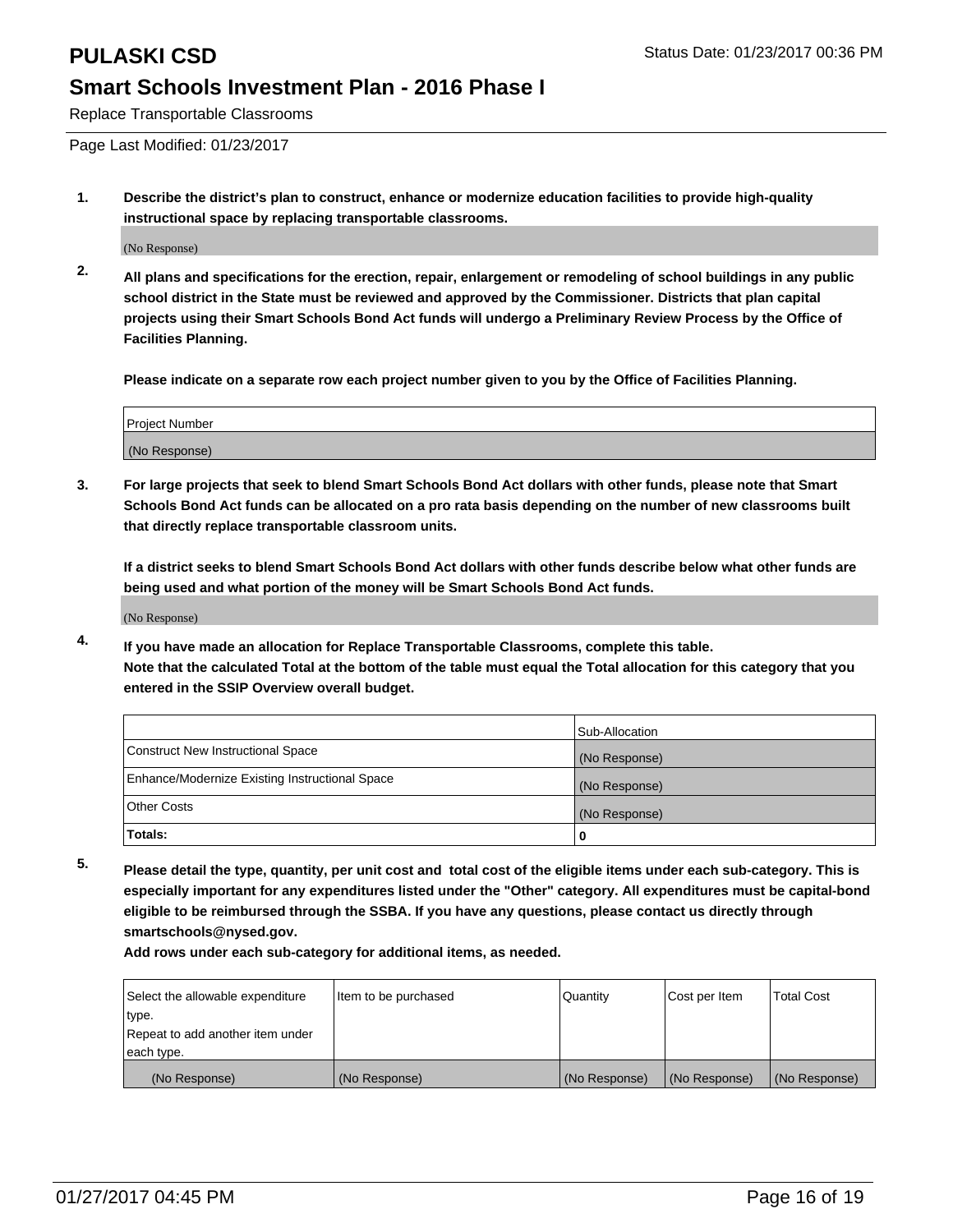High-Tech Security Features

Page Last Modified: 01/23/2017

**1. Describe how you intend to use Smart Schools Bond Act funds to install high-tech security features in school buildings and on school campuses.**

(No Response)

**2. All plans and specifications for the erection, repair, enlargement or remodeling of school buildings in any public school district in the State must be reviewed and approved by the Commissioner. Districts that plan capital projects using their Smart Schools Bond Act funds will undergo a Preliminary Review Process by the Office of Facilities Planning.** 

**Please indicate on a separate row each project number given to you by the Office of Facilities Planning.**

| <b>Project Number</b> |  |
|-----------------------|--|
| (No Response)         |  |

- **3. Was your project deemed eligible for streamlined Review?**
	- Yes
	- $\square$  No
- **4. Include the name and license number of the architect or engineer of record.**

| 'Name         | License Number |
|---------------|----------------|
| (No Response) | (No Response)  |

**5. If you have made an allocation for High-Tech Security Features, complete this table. Note that the calculated Total at the bottom of the table must equal the Total allocation for this category that you entered in the SSIP Overview overall budget.**

|                                                      | Sub-Allocation |
|------------------------------------------------------|----------------|
| Capital-Intensive Security Project (Standard Review) | (No Response)  |
| <b>Electronic Security System</b>                    | (No Response)  |
| <b>Entry Control System</b>                          | (No Response)  |
| Approved Door Hardening Project                      | (No Response)  |
| <b>Other Costs</b>                                   | (No Response)  |
| Totals:                                              | 0              |

**6. Please detail the type, quantity, per unit cost and total cost of the eligible items under each sub-category. This is especially important for any expenditures listed under the "Other" category. All expenditures must be capital-bond eligible to be reimbursed through the SSBA. If you have any questions, please contact us directly through smartschools@nysed.gov.**

| Select the allowable expenditure | litem to be purchased | Quantity      | Cost per Item | <b>Total Cost</b> |
|----------------------------------|-----------------------|---------------|---------------|-------------------|
| type.                            |                       |               |               |                   |
| Repeat to add another item under |                       |               |               |                   |
| each type.                       |                       |               |               |                   |
| (No Response)                    | (No Response)         | (No Response) | (No Response) | (No Response)     |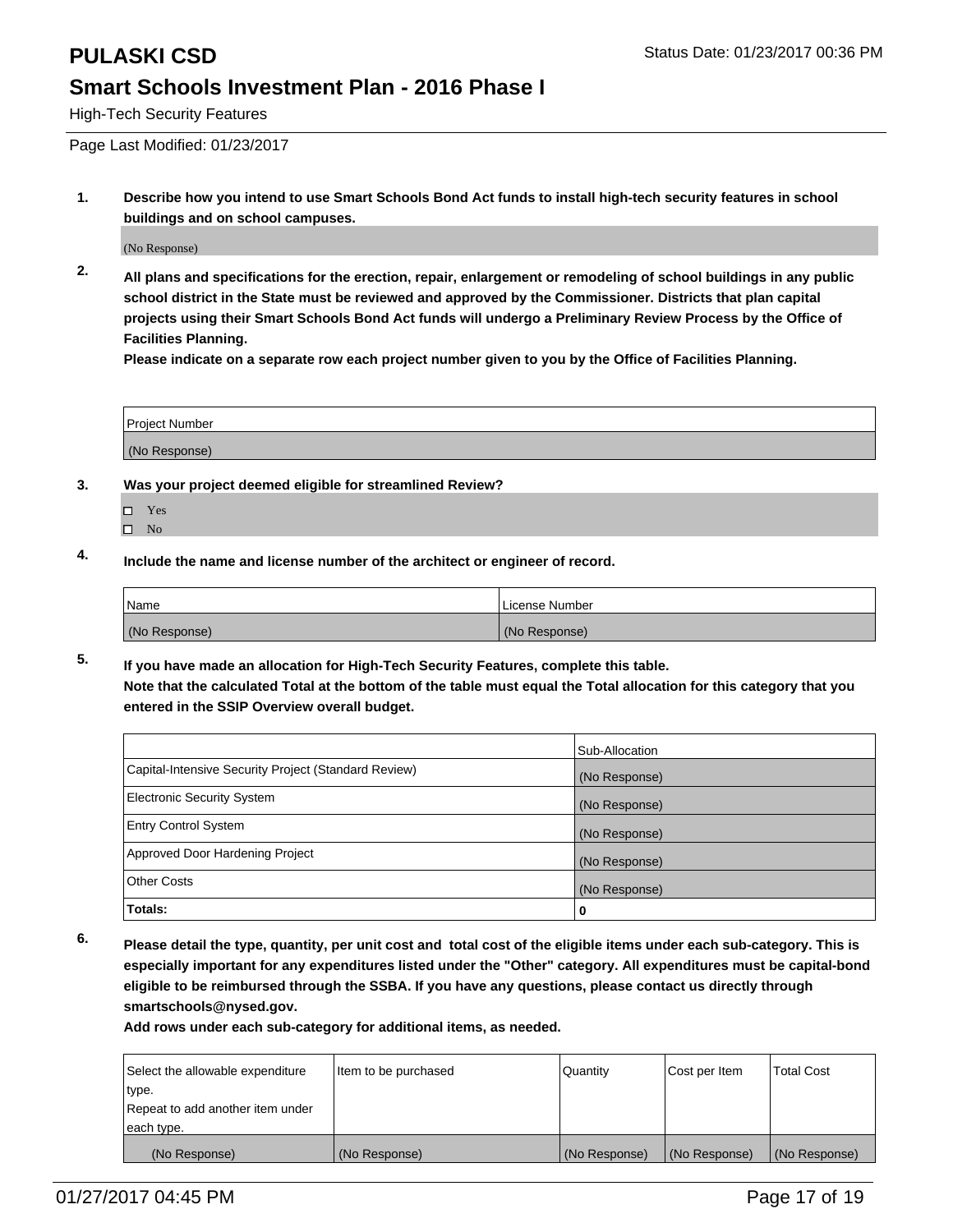Report